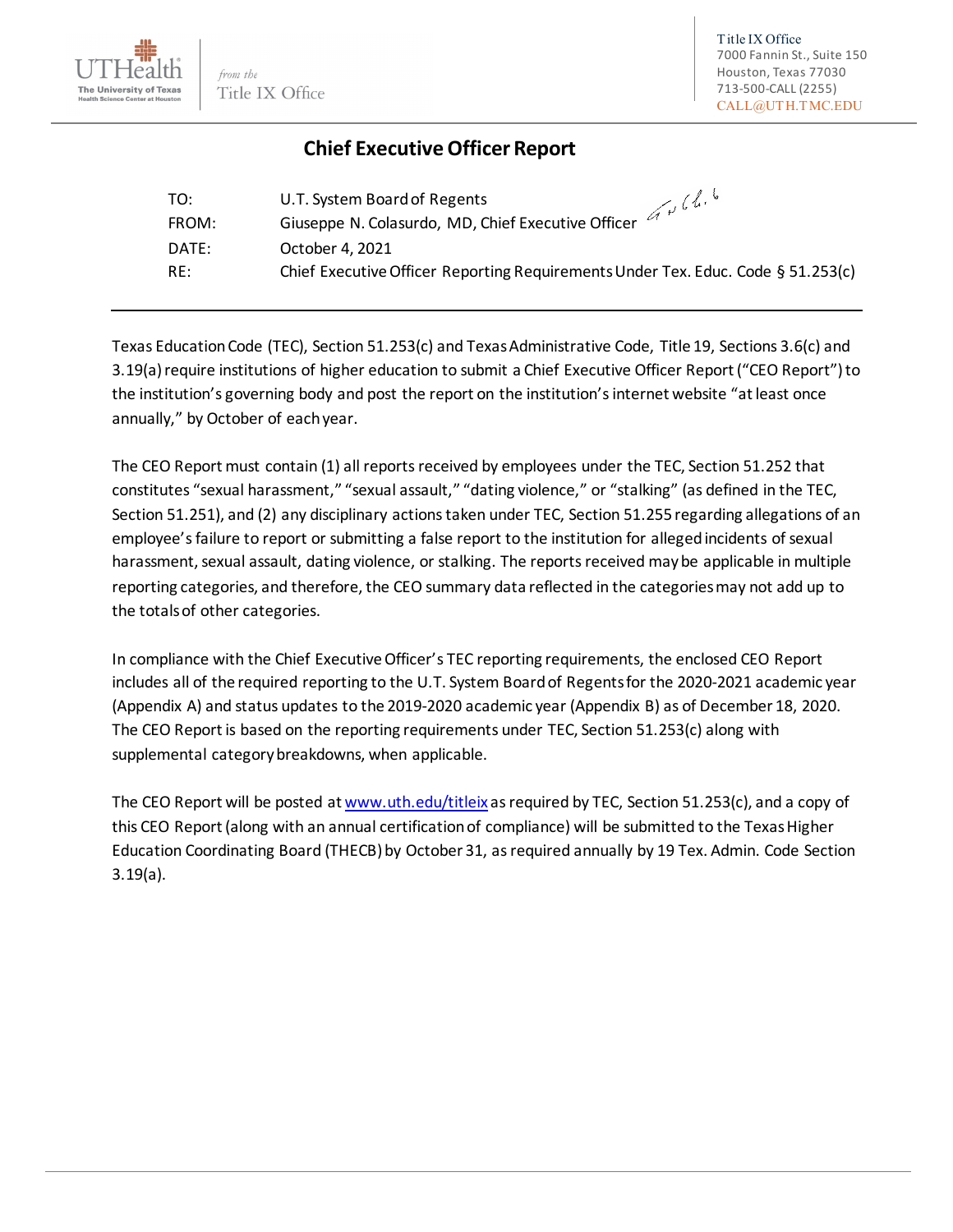## **Appendix A 2021 CEO Report 2020-2021 Academic Year: September 01, 2020 – August 31, 2021**

| Texas Education Code, Section 51.252: Employee Reporting Requirements                          |          |  |
|------------------------------------------------------------------------------------------------|----------|--|
| Number of reports received under Section 51.252 <sup>1</sup>                                   |          |  |
| Employee submitted reports under Section 51.252<br>а.                                          | 33       |  |
| b. Confidential reports <sup>2</sup> under Section 51.252                                      | 86       |  |
| Number of investigations conducted under Section 51.252                                        |          |  |
| Formal investigation ongoing<br>a.                                                             | 0        |  |
| Formal investigation completed (Non-Title IX) - Preliminary Determination (Preponderance<br>b. | 0        |  |
| of evidence not met) and no disciplinary referral                                              |          |  |
| Formal investigation completed (Non-Title IX) - Preliminary Determination (Preponderance<br>C. | $\Omega$ |  |
| of evidence met) and referred to a disciplinary process                                        |          |  |
| Formal investigation completed - No Preliminary Determination and referred to a<br>d.          | n        |  |
| disciplinary process <sup>3</sup>                                                              |          |  |
| Disposition of disciplinary processes for reports under Section 51.252:                        |          |  |
| Disciplinary process pending<br>а.                                                             | 0        |  |
| Disciplinary process completed - No Finding of Policy Violation <sup>4</sup><br>b.             |          |  |
| Disciplinary process completed - Employee Disciplinary Sanction<br>c.                          |          |  |
| Disciplinary process completed - Student Disciplinary Sanction<br>d.                           |          |  |

<span id="page-1-2"></span><sup>3</sup> Some investigation reports contain an investigator's preliminary determination regarding the respondent's responsibility. But in other instances, for example, those classified as "Title IX" investigations, the investigation report will not contain a preliminary determination because the Title IX regulations, effective August 14, 2020, prohibit investigator determinations regarding responsibility.

<span id="page-1-0"></span> <sup>1</sup> Not all reports of alleged sexual harassment, sexual assault, dating violence, and stalking against a student or employee are reflected in the CEO Report. Reports made by students and all other non-employees (including incidents under 19 Tex. Admin. Code Section 3.5(d)(3)) directly to the Title IX Coordinator are excluded. Further, if the Title IX Coordinator receives a report that a student or employee was a victim of sexual harassment, sexual assault, dating violence, or stalking prior to being enrolled at or employed by theinstitution, the report is excluded. Additionally, if a Title IX Coordinator or Deputy Coordinator determines that the type of incident described in a report, as alleged, does not constitute "sexual harassment," "sexual assault," "dating violence," or "stalking" as defined in the TEC, Section 51.251, the report is excluded. When identifiable, duplicate reports were consolidated and counted as one report in the summary data. For example, two employees may witness the same incident of sexual harassment and then report it to the Title IX Coordinator. If the Title IX Coordinator can identify the two reports as being the same incident, then the incident will be counted once. It is the responsibility of the Title IX Coordinator or Deputy Title IX Coordinator to assess each report received and determine whether it is properly included in this report, and if so, to correctly identify the type of incident.

<span id="page-1-1"></span> $2$  A confidential report consists only of the "type of incident" from a confidential employee to the Title IX Coordinator; therefore, personally identifiable information is excluded under these circumstances. Examples of confidential employees may include victim advocates for students, student ombuds office, or those who work in a counseling center or student health center.

<span id="page-1-3"></span><sup>&</sup>lt;sup>4</sup> "No Finding of a Policy Violation" in this section refers to instances where there is no finding of responsibility after a hearing or an appeal process; investigations completed with a preponderance of evidence not met are excluded since it would not have moved forward into a disciplinary process.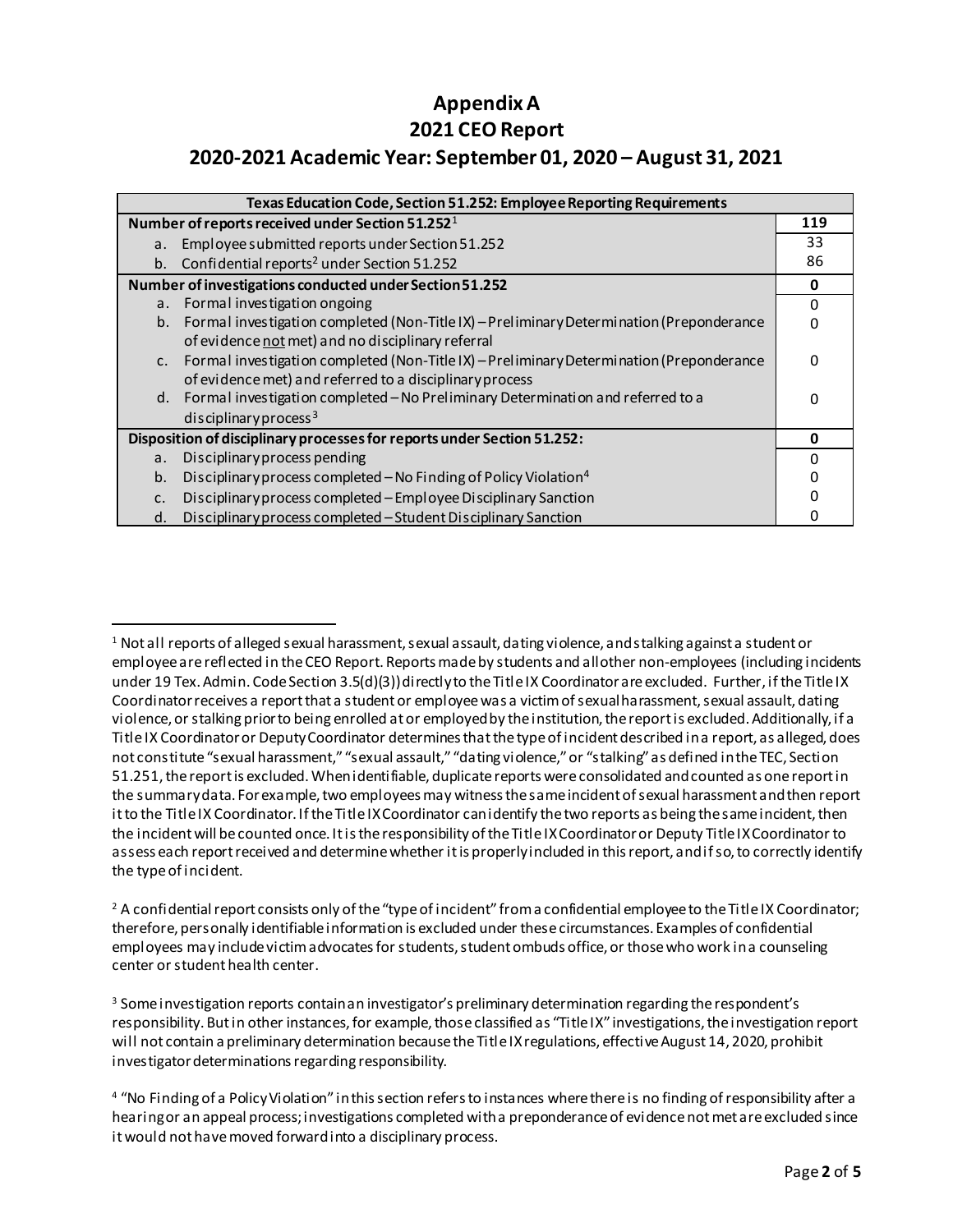| Number of reports under Section 51.252 for which the institution determined not to initiate a |                                                                                        | 119 |
|-----------------------------------------------------------------------------------------------|----------------------------------------------------------------------------------------|-----|
| disciplinary process                                                                          |                                                                                        |     |
|                                                                                               | a. Confidential reports under Section 51.252                                           | 86  |
| $b_{\cdot}$                                                                                   | Respondent's identity is unknown                                                       | 2   |
| $\mathsf{C}$ .                                                                                | Respondent was an employee and no longer employed at the institution at the time a     | 1   |
|                                                                                               | formal complaint was filed                                                             |     |
| d.                                                                                            | Respondent's not affiliated with the university                                        | 11  |
| $e_{i}$                                                                                       | Administrative closure due to insufficient information to investigate                  | 10  |
| f.                                                                                            | Determined matter was previously investigated or alleged conduct did not meet the      |     |
|                                                                                               | definition of sexual harassment, sexual assault, dating violence or stalking           | 3   |
| g.                                                                                            | Complainant requested the institution not investigate                                  | 3   |
| h.                                                                                            | Complainant was not participating or attempting to participate in a UTH program at the |     |
|                                                                                               | time of the alleged incident or at present                                             | 1   |
| i.                                                                                            | Informal resolution process ongoing                                                    | 0   |
|                                                                                               | Informal resolution process completed                                                  |     |
| k.                                                                                            | Preliminary review ongoing                                                             |     |

| Texas Education Code, Section 51.255: Failure to Report or False Reports                             |   |  |
|------------------------------------------------------------------------------------------------------|---|--|
| Number of reports received that include allegations of an employee's failure to report or            |   |  |
| submitting a false report to the institution under Section 51.255(a)                                 |   |  |
| Number of investigations conducted regarding Section 51.255                                          |   |  |
| Initialinquiry - Preliminary Determination (Preponderance of evidence not met) and no<br>a.          |   |  |
| disciplinary referral                                                                                | 9 |  |
| b. Formal investigation ongoing                                                                      |   |  |
| Formal investigation completed (Non-Title IX) - Preliminary Determination (Preponderance<br>c.       |   |  |
| of evidence not met) and no disciplinary referral                                                    |   |  |
| d. Formal investigation completed (Non-Title IX) - Preliminary Determination (Preponderance          | O |  |
| of evidence met) and referred to a disciplinary process                                              |   |  |
| Any disciplinary action taken, regarding failure to report or false reports to the institution under |   |  |
| Section 51.255(c):                                                                                   |   |  |
| Employee termination<br>a.                                                                           |   |  |
| Employee resignation in lieu of institutional intent to terminate, during disciplinary process<br>b. |   |  |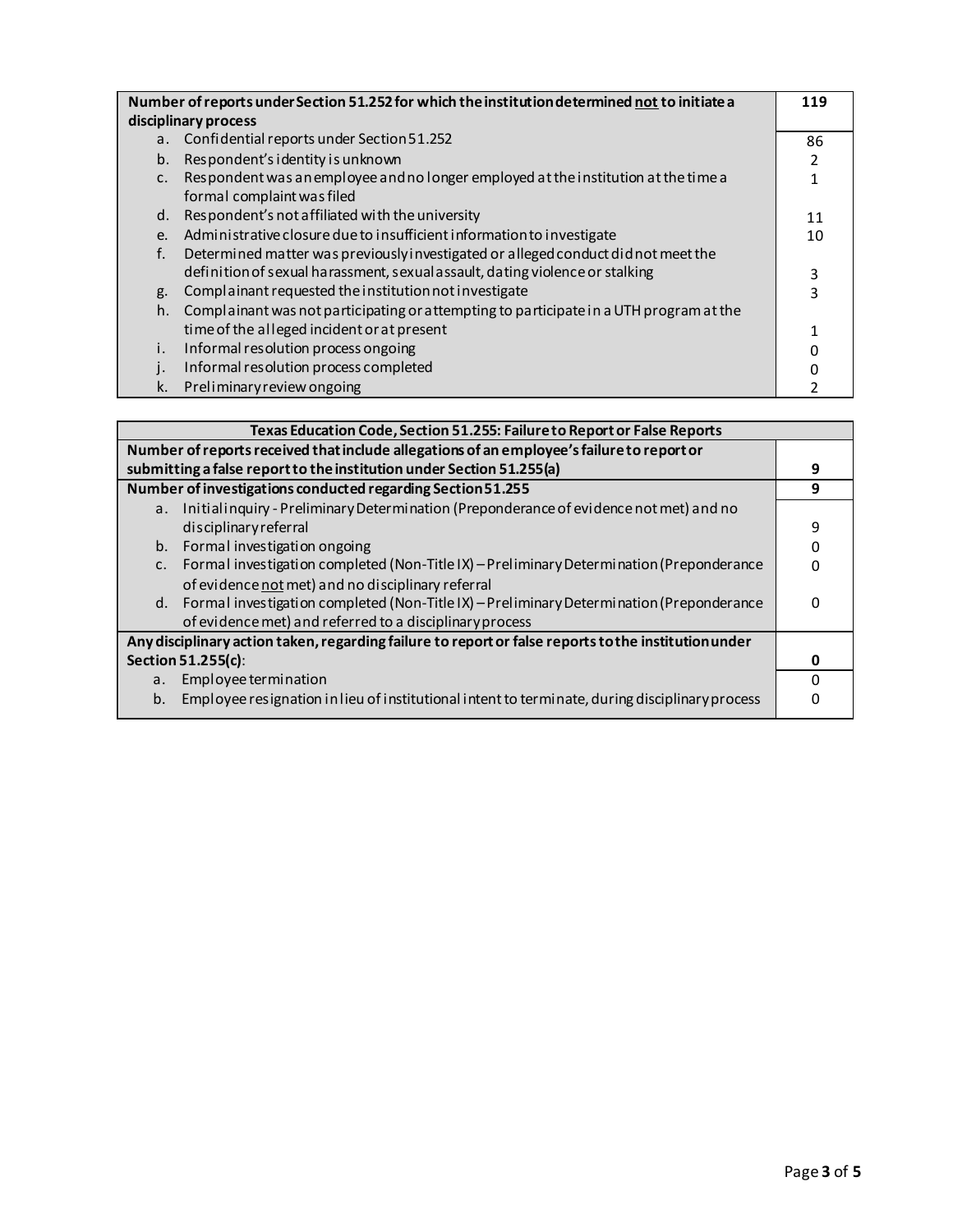## **Appendix B 2020 CEO ReportUpdates[5](#page-3-0) 2019-2020 Academic Year: January 1, 2020[6](#page-3-1) – August 31, 2020**

| Texas Education Code, Section 51.252: Employee Reporting Requirements                         |                                                                                       |                |
|-----------------------------------------------------------------------------------------------|---------------------------------------------------------------------------------------|----------------|
| Number of reports received under Section 51.252                                               |                                                                                       | 95             |
| a <sub>r</sub>                                                                                | Employee submitted reports under Section 51.252                                       | 28             |
| b.                                                                                            | Confidential reports under Section 51.252                                             | 67             |
| Number of investigations conducted under Section 51.252                                       |                                                                                       | 6              |
|                                                                                               | a. Formal investigation ongoing                                                       | 0              |
| b.                                                                                            | Formal investigation completed (Non-Title IX Regs or Pre-Title IX Regs) - Preliminary | $\overline{2}$ |
|                                                                                               | Determination (Preponderance of evidence not met) and no disciplinary referral        |                |
| C <sub>1</sub>                                                                                | Formal investigation completed (Non-Title IX Regs or Pre-Title IX Regs) - Preliminary | 4              |
|                                                                                               | Determination (Preponderance of evidence met) and referred to a disciplinary process  |                |
| d.                                                                                            | Formal investigation completed - No Preliminary Determination and referred to a       | $\Omega$       |
|                                                                                               | disciplinary process                                                                  |                |
|                                                                                               | Disposition of any disciplinary processes for reports under Section 51.252:           | 6              |
| a <sub>r</sub>                                                                                | Disciplinary process pending                                                          | 0              |
| b.                                                                                            | Disciplinary process completed - No Finding of Policy Violation                       | 2              |
| C <sub>1</sub>                                                                                | Disciplinary process completed - Employee Disciplinary Sanction                       | 3              |
| d.                                                                                            | Disciplinary process completed - Student Disciplinary Sanction                        | $\mathbf{1}$   |
| Number of reports under Section 51.252 for which the institution determined not to initiate a |                                                                                       | 89             |
| disciplinary process                                                                          |                                                                                       |                |
| a.                                                                                            | Confidential reports under Section 51.252                                             | 67             |
| b.                                                                                            | Respondent's identity is unknown                                                      | $\mathbf{1}$   |
| C <sub>1</sub>                                                                                | Administrative closure due to insufficient information to investigate                 | 16             |
| d.                                                                                            | Determined matter was previously investigated or alleged conduct did not meet the     | $\Omega$       |
|                                                                                               | definition of sexual harassment, sexual assault, dating violence or stalking          |                |
| e.                                                                                            | Complainant requested the institution not investigate                                 | 1              |
| f.                                                                                            | Conduct didnot occur on university owned or controlled premises or in a UTHealth      | $\mathbf{1}$   |
|                                                                                               | education program or activity                                                         |                |
| g.                                                                                            | Informal resolution process ongoing                                                   | 3              |
| h.                                                                                            | Informal resolution process completed                                                 | O              |

<span id="page-3-0"></span><sup>&</sup>lt;sup>5</sup> The 2020 CEO Report Updates consists of the cumulative data set that originated in 2019-2020 with updated statuses of investigation or disciplinary process dispositions. For example, investigations that were ongoing or disciplinary processes that were pending as of 2020's CEO Reportthat have since concluded as of 2021's CEO Report will have an updated status or disposition reflected here.

<span id="page-3-1"></span><sup>6</sup> January 1, 2020 is the effective date of the state statute for the purposes of complying with the Title IX Coordinator reporting requirements under TEC, Section 51.253(a).